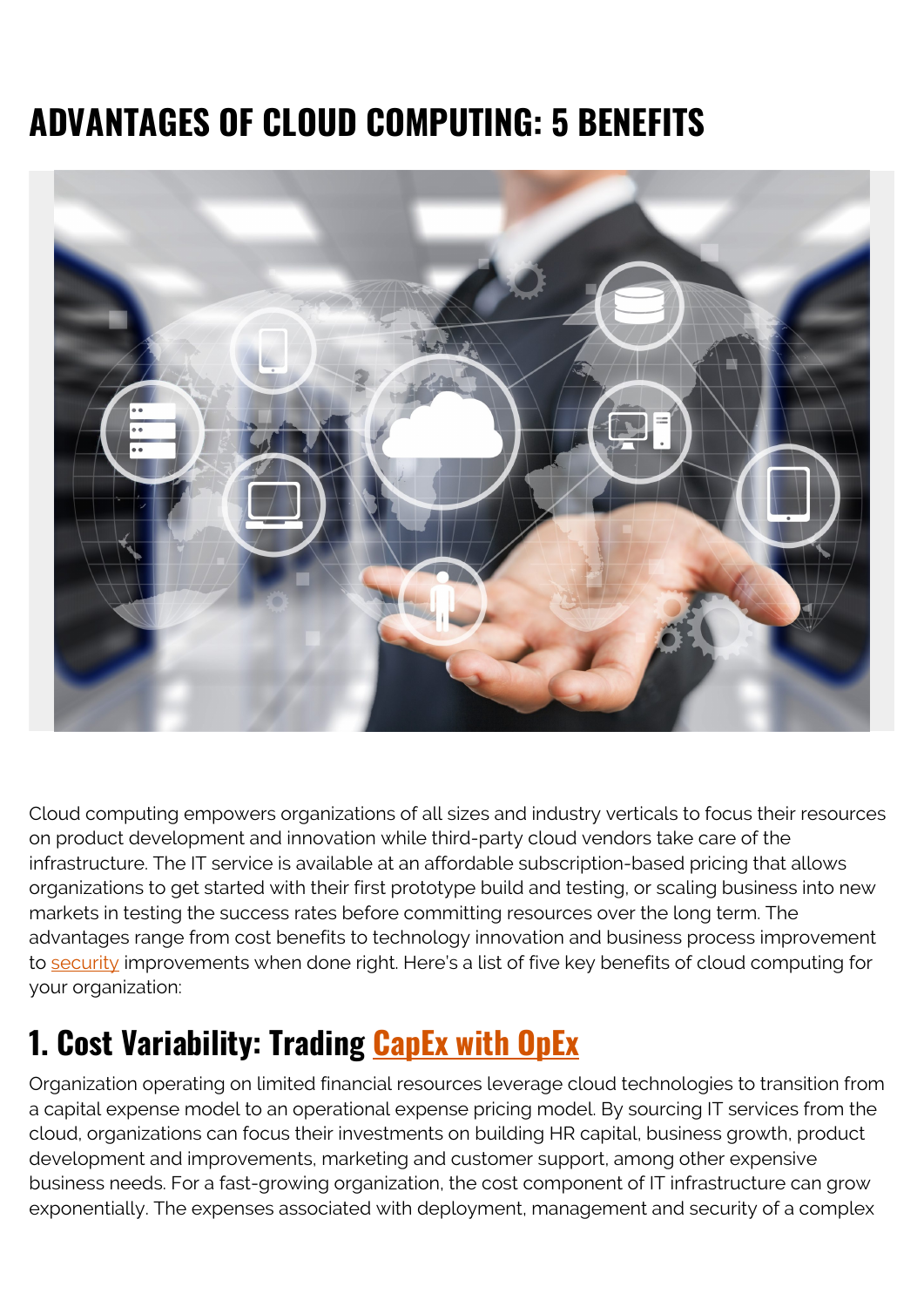IT infrastructure can overwhelm and limit the agility of organizations in response to fast changing market requirement.

Organizations that heavily rely on IT infrastructure to power their business services also have to consider the hidden costs associated with running on premise data centers. For instance, failure to avoid data center downtime can lead to unprecedented financial losses, lawsuits and damages to the brand reputation. By leveraging cloud computing services however, vendors are committed to deliver reliable, secure and available services as per the SLA agreements. Developing the same capabilities in house may be beyond the financial limitations of most organization, and yet the cost of not employing these capabilities can potentially lead to business failure.

## **2. Optimizing DevOps**

Cloud computing and **DevOps** are the two important interlinked components driving [digital](https://blogs.bmc.com/blogs/what-is-digital-transformation/) [transformation](https://blogs.bmc.com/blogs/what-is-digital-transformation/) in modern software organizations. DevOps dictates the process framework that employees follow individually and collectively, while cloud computing enables the necessary technology solutions. Without cloud computing, organizations must deploy and manage all necessary infrastructure on premise, invest in software licensing, take care of software updates and security. These limitations may force organizations to compromise their DevOps transformation goals and instead rely on traditional software development lifestyle practices by trading off the inherent benefits of DevOps such as faster product development lifecycles and agile business operations. Cloud computing is a paradigm that enables practices such as continuous integration, delivery, deployment and release, and cloud ensures on-demand availability of the tooling necessary to fulfil these DevOps processes.

## **3. Reduces Complexity**

Many organizations that rely on advanced and complex datacenter systems to operate at scale are challenged with the ongoing management and security needs of complex IT infrastructure. Executives are forced to invest resources in areas focused on keeping the systems running instead of scaling business operations in broader markets or in research and development toward innovative solutions. Cloud computing helps alleviate these concerns by transferring the responsibility of IT infrastructure management, security and the associated operations to cloud vendors. As a result, customers of cloud computing are able to free up resources and make them available toward investments that translate into business development, growth and customer experience improvement. Vendors are committed to fulfil the SLA agreements that limit the total annual downtime, service performance levels and security measures. The same level of commitment would require average organizations an unprecedented level of resource investment that overwhelms their budget limitations.

Additionally, cloud computing has enabled a range of technology solutions through SaaS offerings that make it easier for employees to perform their daily business operations. The SaaS enterprise IT market segment is growing at unprecedent rates, with vendors producing innovative new solutions at affordable subscription-based pricing, all of which make cloud computing a viable model for business organizations to consume new technology solutions.